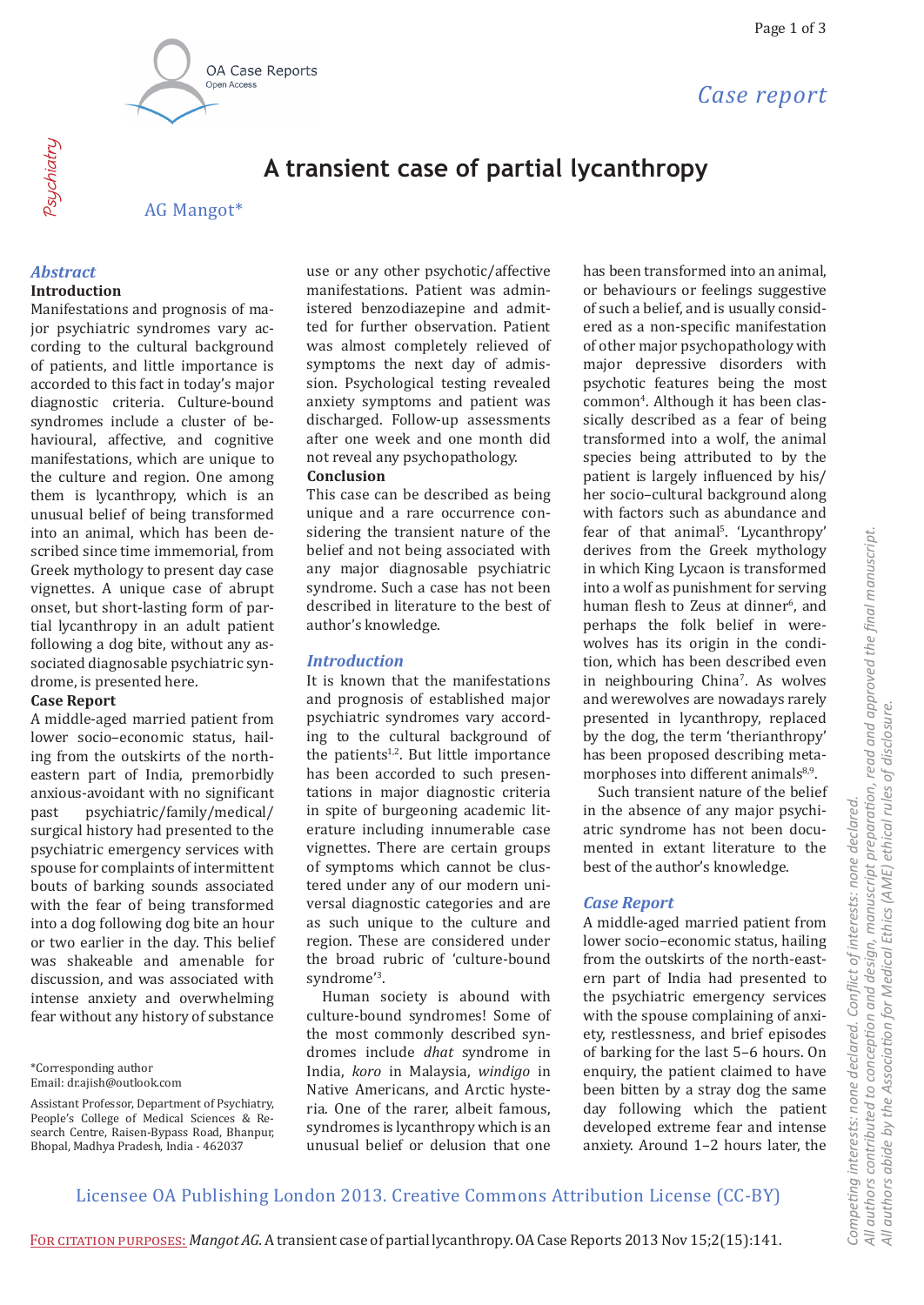*Case report*



patient started making intermittent bouts of barking sounds associated with the fear that the patient is being transformed into one. The barking sounds were not under the patient's control, who claimed it could be the dog inside, which was barking. On trying to challenge the belief, the patient seemed amenable for discussion and was ready to accept that the belief might be wrong but had no other explanation for the experience and the fear was too overwhelming. The patient was otherwise behaviourally stable. The spouse confirmed this history and claimed that the patient's fear might have emanated from their cultural belief in their hometown about puppy pregnancy following a dog bite. Pre-morbidly the patient had anxious-avoidant traits. No history suggestive of any delusions/ hallucinations or affective features could be elicited. The patient denied any substance use which was corroborated by the spouse. No major past psychiatric, medical, or surgical history could be elicited. The patient had no family history of mental illness. The patient was admitted for further observation. Meanwhile, the emergency blood investigation, brain imaging and urine toxicology reports did not reveal any abnormality. The patient was administered 4 mg of lorazepam with which he slept well.

The next morning, the barking sounds had disappeared. The patient appeared calm except for worry regarding the episode. Mental status examination did not reveal any psychopathology. Supportive therapy was done and the couple were psycho-educated about the episode. The patient was advised to get anti-rabies injections. Detailed psychological assessment revealed only anxiety traits. The patient was discharged, after taking written informed consent for preparation and publication of this case report, with benzodiazepines for a week in a tapering regimen. On follow-up visit after a week

and later a month, the patient did not reveal any psychopathology.

### *Discussion*

In the above case, the patient had presented with fear of metamorphosing into a dog following a dog bite, which is similar to the cases reported by Rao et al.<sup>10</sup> But this belief could not be labelled as a delusion as it was shakeable, amenable for discussion and lasted only for a few hours. The patient also had the fear that a dog was inside him, which was making the barking sounds. This can be considered as a variant of puppy pregnancy syndrome, which is seen quite widely in the hometown from which the patient hailed $11$ . A case of similar compulsive barking has been published in literature<sup>12</sup>. Accordingly barking vocal tic is another differential, having precipitated by stress, but there was no history of tics in the past and it remitted with benzodiazepines and a supportive session. An atypical presentation of dissociative motor disorder involving vocal cords may also be considered but the associated belief makes it less likely. It can also be a case of reactive psychosis but for his intact insight and lack of established delusions/hallucinations. Hence this presentation can be more appropriately labelled as a transient over-valued idea of partial lycanthropy based on Keck's diagnostic criteria<sup>9</sup>. Taking into account the patient's pre-morbid anxious personality, this manifestation can be considered as the patient using the defence mechanism of identification with the aggressor to cope with his overwhelming stress $13$ . This demonstrates how stress with associated help-seeking behaviour can manifest itself in individuals, from neurosis and psychosis, to unusual presentations.

The patient was followed-up twice – one week after discharge, followed by a month later – and showed complete recovery. Such a brief episode of abnormal behaviour may be a predictor of future psychosis or schizophrenia<sup>14</sup>. Moselhy tried to find out the underlying neurological correlates of lycanthropy and found that certain brain areas were unusually activated in such patients, suggesting that when patients report their body changing shape, they may be genuinely perceiving those feelings<sup>s</sup>. Although an abrupt onset following stress with well-adjusted pre-morbid personality and no family history of mental illness would indicate a good prognosis for this patient<sup>15</sup>, it will be too premature to consider it as benign and warrants follow-up over a period of a few months to years.

# *Conclusion*

This case can be described as being unique and a rare occurrence considering the transient nature of the belief and not being associated with any major diagnosable psychiatric syndrome. Such a case has not been described in literature to the best of the author's knowledge. It demonstrates the importance of being aware of the socio–cultural aspects of psychiatry in the diagnosis and management. It also elucidates the varied presentation of psychopathology in clinical practice and further warrants the inclusion of various culture-bound syndromes into mainstream psychiatric diagnoses.

#### *Consent*

Written informed consent was obtained from the patient for publication of this case report and accompanying images. A copy of the written consent is available for review by the Editor-in-Chief of this journal.

*Competing interests: none declared. Conflict of interests: none declared.* 

Competing interests: none declared.

Conflict of interests: none declared.

*All authors abide by the Association for Medical Ethics (AME) ethical rules of disclosure.*

All authors abide by the Association for Medical Ethics (AME) ethical rules of disclosure.

# *References*

1. Chaturvedi SK, Bhugra D. The concept of neurosis in a cross-cultural perspective. Curr Op pin Psychiatry. 2007 Jan;20(1):47–51.

Licensee OA Publishing London 2013. Creative Commons Attribution License (CC-BY)